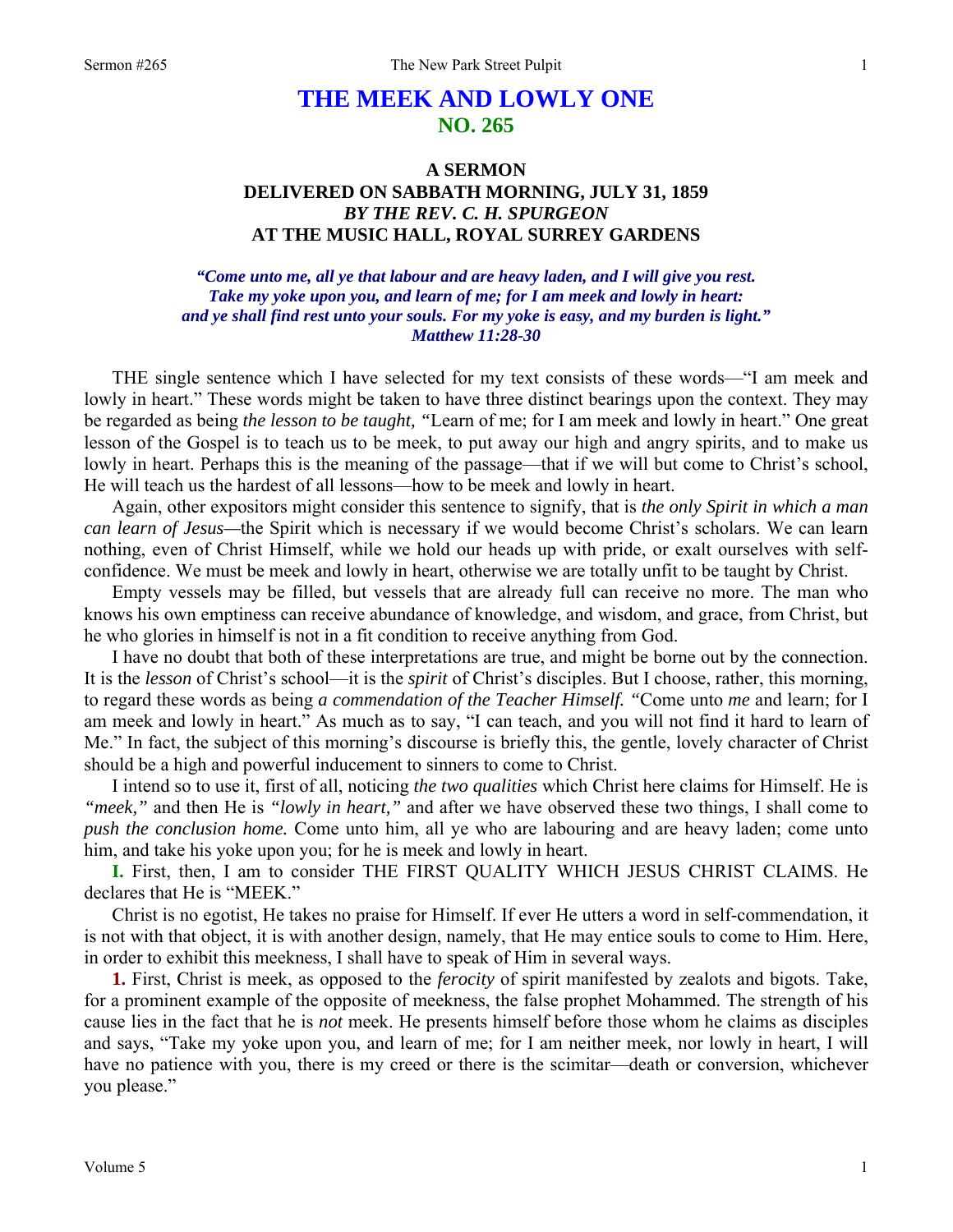The moment the Mohammedan religion withdrew that very forcible argument of decapitation or impalement, it stayed in its work of conversion and never progressed, for the very strength of the false prophet lays in the absence of any meekness.

How opposite this is to Christ! Although He has a right to demand man's love and man's faith, yet He comes not into the world to demand it with fire and sword. His might is under persuasion, His strength is quiet forbearance and patient endurance, His mightiest force is the sweet attraction of compassion and love. He knows nothing of the ferocious hosts of Mohammed, He bids none of us draw our sword to propagate the faith, but saith, "Put up thy sword into its scabbard; they that take the sword shall perish by the sword." "My kingdom is not of this world, else might my servants fight."

Nay, Mohammed is not the only instance we can bring, but even good men are subject to the like mistakes. They imagine that religion is to be spread by terror and thunder. Look at John himself, the most lovely of all the disciples, he would call fire from heaven on a village of Samaritans because they rejected Christ. Hark to his hot inquiry—"Will thou that we command fire to come down from heaven and consume them?"

Christ's disciples were to Him something like the sons of Zeruiah to David, for when Shimei mocked David, the sons of Zeruiah said, "Why should this dead dog curse my lord, the king? let me go over, I pray thee, and take off his head." But David meekly said, "What have I to do with you, ye sons of Zeruiah?"—and put them aside. He had something of the spirit of his Master, he knew that *his* honor was not then to be defended by sword or spear.

O blessed Jesus! You have no fury in Your spirit, when men rejected You, You did not draw the sword to smite, but on the contrary, You did yield Your eyes to weeping. Behold your Savior, disciples, and see whether He was not meek. He had long preached in Jerusalem without effect, and at last He knew that they were ready to put Him to death, but what said He, as, standing on the top of the hill, He beheld the city that had rejected His Gospel? Did He invoke a curse upon it? Did He suffer one word of anger to leap from His burning heart?

Ah! no, there were flames, but they were those of love. There were scalding drops, but they were those of grief. He beheld the city, and wept over it and said, "O Jerusalem, Jerusalem, how often would I have gathered thy children together, as a hen gathereth her chickens under her wings, and ye would not."

And for a further proof of the absence of all uncharitableness, observe that even when they drove the nails into His blessed hands, yet He had no curse to breathe upon them, but His dying exclamation was, "Father, forgive them, for they know not what they do."

O sinners! see what a Christ it is that we bid you serve? No angry bigot, no fierce warrior claiming your unwilling faith, He is a tender Jesus. Your rejection of Him has made His bowels yearn over you, and though you abhor His Gospel, He has pleaded for you, saying, "Let him alone yet another year, till I dig about him; peradventure he may yet bring forth fruit." What a patient master is He! Oh! will you not serve Him!

**2.** But the idea is not brought out fully unless we take another sense. There *is* a sternness which cannot be condemned. A Christian man will often feel himself called to bear most solemn and stern witness against the error of his times, but Christ's mission, although it certainly did testify against the sin of His times, yet had a far greater reference to the salvation of the souls of men.

To show the idea that I have in my own mind, which I have not yet brought out, I must picture Elijah. What a man was he! His mission was to be the bold unflinching advocate of the right, and to bear a constant testimony against the wickedness of his age. And how boldly did he speak! Look at him, how grand the picture! Can you not conceive him on that memorable day, when he met Ahab, and Ahab said, "Hast thou found me, O my enemy?" Do you mark that mighty answer which Elijah gave him, while the king trembles at his words.

Or better still, can you picture the scene when Elijah said, "Take you two bullocks, ye priests, and build an altar, and see this day, whether God be God or Baal be God." Do you see him as he mocks the worshippers of Baal, and with a biting irony says to them, "Cry aloud, for he is a god." And do you see

2

2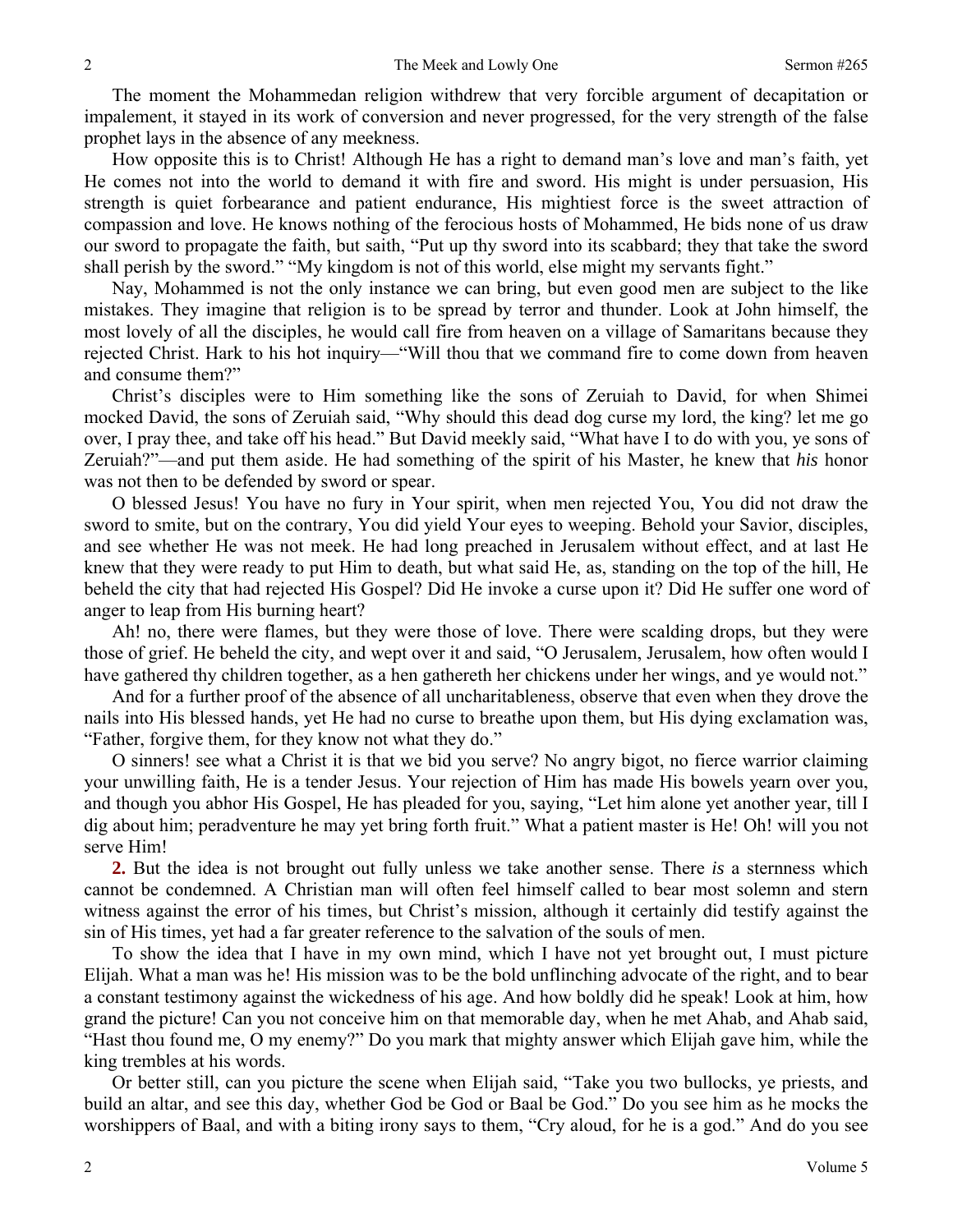him in the last grand scene, when the fire has come down from heaven, and consumed the sacrifice, and licked up the water, and burned the altar? Do you hear him cry, "Take the prophets of Baal; let not one escape"? Can you see him in his might hewing them in pieces by the brook, and making their flesh a feast for the fowls of heaven?

Now, you cannot picture Christ in the same position. He had the stern qualities of Elijah, but He kept them, as it were, behind, like sleeping thunder that must not as yet waken and lift up its voice. There were some rumblings of the tempest, it is true, when He spoke so sternly to the Sadducees, and scribes, and Pharisees, those woes were like murmurings of a distant storm, but it *was* a distant storm, whereas Elijah lived in the midst of the whirlwind itself, and was no still small voice, but was as the very fire of God, and like the chariot in which he mounted to heaven—fit chariot for such a fiery man!

Christ here stands in marked contrast. Picture Him in somewhat a like position to Elijah with Ahab. There is Jesus left alone with an adulterous woman. She has been taken in the very act. Her accusers are present, ready to bear witness against her. By a simple sentence He emptied the room of every witness, convicted by their conscience they all retire.

And now what does Christ say? The woman might have lifted her eyes, and have looked at Him and said, "Hast thou found me, O my enemy?"—for she might have regarded Christ as the enemy of so base a sin as that which she had committed against her marriage bed. But instead thereof Jesus said, "Doth no man condemn thee? Neither do I condemn thee; go and sin no more."

Oh, how different from the sternness of Elijah! Sinners! if I had to preach Elijah as your Savior I should feel that I had a hard task, for you might throw it in my teeth—"Shall we come to Elijah? He will call fire from heaven on us, as he did upon the captains and their fifties. Shall we come to Elijah? Surely he will slay us, for we have been like the prophets of Baal?"

Nay, sinners, I bid you come to Christ. Come to Him, who, although He hated sin more than Elijah could do, yet nevertheless, loved the sinner—who, though He would not spare iniquity, yet spares the transgressors, and has no words but those of love, and mercy, and peace and comfort, for those of you who will now come and put your trust in Him.

I must put in a word here by way of caveat. I am very far from imputing, for a single moment, any blame to Elijah. He was quite right. None but Elijah could have fulfilled the mission which his Master gave him. He needed to be all he was, and certainly not less stern, but Elijah was not sent to be a Savior, he was quite unfit for that. He was sent to administer a stern rebuke. He was God's iron tongue of threatening, not God's silver tongue of mercy.

Now, Jesus is the silver tongue of grace. Sinners! hear the sweet bells ringing, as Jesus now invites you to come unto Him, '"Come unto me, all ye that are weary and heavy laden,' for I am not stern, I am not harsh, I am no fire-killing Elijah, I am the meek, tender, lowly-hearted Jesus."

**3.** Christ is meek in heart. To exhibit this quality in another light, call to your minds Moses. Moses was the meekest of men, and yet Christ far excels Moses in his meekness. Around Moses there seems to be a hedge, a ring of fire. The character of Moses is like Mount Sinai, it has boundaries set about it, so that one cannot draw near to him. Moses was not an approachable person, he was quiet and meek, and tender, but there was a sacred majesty about the King in Jeshurun that hedged his path, so that we cannot imagine the people making themselves familiar with him.

Whoever read of Moses sitting down upon a well and talking to a harlot like the woman of Samaria? Whoever heard a story of a Magdalene washing the feet of Moses? Can you conceive Moses eating bread with a sinner, or passing under a sycamore tree and calling Zaccheus, the thievish publican, and bidding him come down?

There is a kind of stately majesty in Moses, no mere affectation of standing alone, but a loneliness of superior worth. Men looked up to him as to some cloud-capped mountain, and despaired of being able to enter into the lofty circle, within which they might have communed with him. Moses always had in spirit what he once had in visible token, he had a glory about his brow, and before he could converse with men he must wear a veil, for they could not bear to look upon the face of Moses.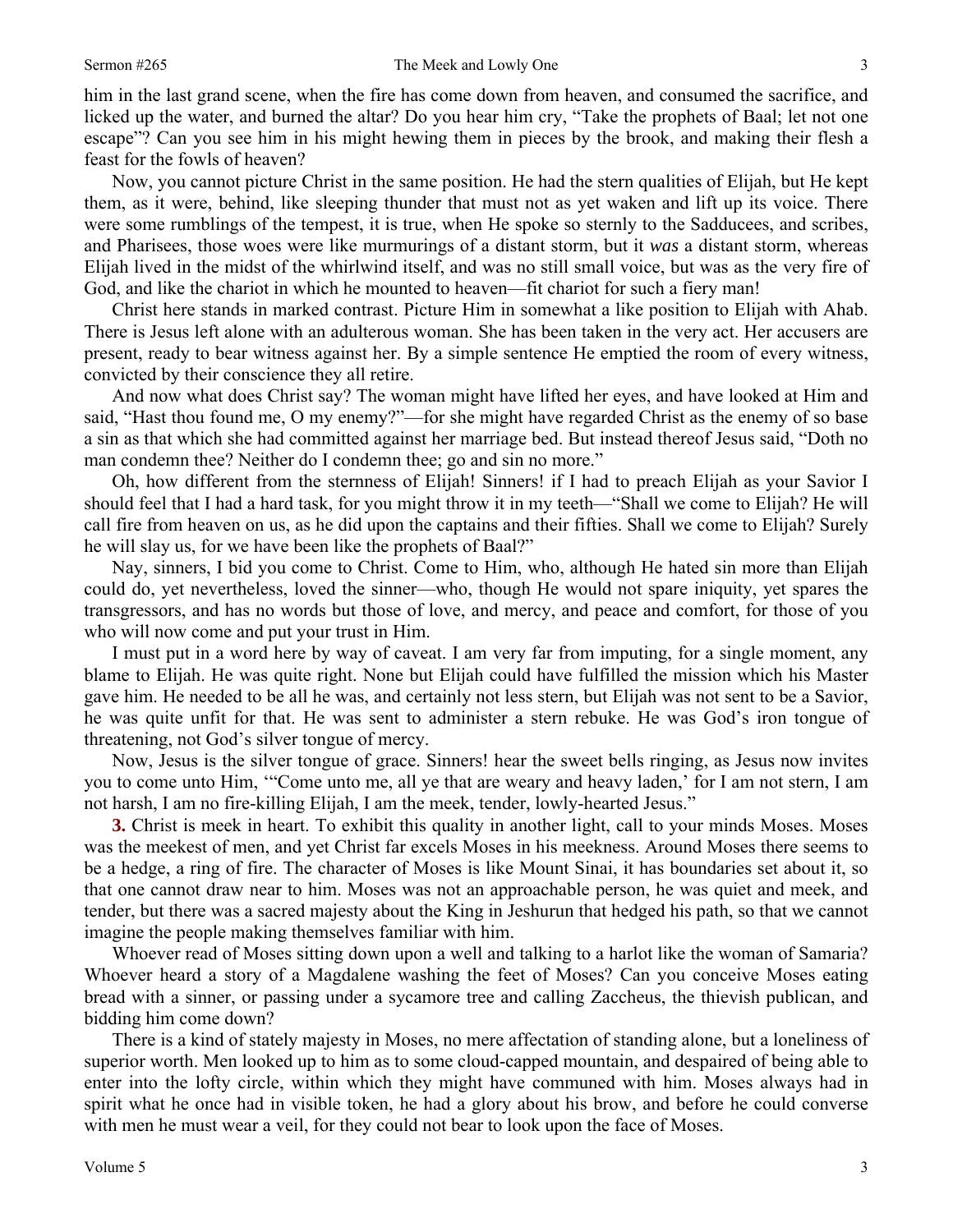But how different is Jesus! He is a man among men, wherever He goes, no one is afraid to speak to Him. You scarcely meet with any one who dares not approach Him. There is a poor woman, it is true, who has the flux, and she fears to come near Him, because she is ceremonially unclean, but even she can come behind Him in the press and touch the hem of His garment, and virtue goes out of Him.

Nobody was afraid of Jesus. The mothers brought their little babes to Him, whoever heard of their doing that to Moses? Did ever babe get a blessing of Moses? But Jesus was all meekness—the approachable man, feasting with the wedding guests, sitting down with sinners, conversing with the unholy and the unclean, touching the leper, and making Himself at home with all men.

Sinners! this is the one we invite you to—this homely man, Christ. Not to Moses, for you might say, "He hath horns of light, and how shall I draw near to his majesty! he is bright perfection—the very lightnings of Sinai rest upon his brow." But sinners, ye cannot say that of Christ. He is as holy as Moses—as great, and far greater, but He is still so homely that ye may come to Him.

Little children, ye may put your trust in Him. You may say your little prayer,

*"Gentle Jesus, meek and mild, Look on me, a little child; Pity my simplicity, Allow me to come to Thee."* 

He will not cast you away, or think you have intruded on Him. You harlots, you drunkards, you feasters, you wedding guests, you may all come, "This man receiveth sinners, and eateth with them." He is "meek and lowly in heart." That gives, I think, a still fuller and broader sense to the term, "meek."

**4.** But yet, to push the term a little further. Christ on earth was a king, but there was nothing about Him of the exclusive pomp of kings, which excludes the common people from their society.

Look at the Eastern king Ahasuerus, sitting on his throne. He is considered by his people as a superior being. None may come in unto the king unless he is called for. Should he venture to pass the circle, the guards will slay him, unless the king stretches out the golden scepter. Even Esther, his beloved wife, is afraid to draw near, and must put her life in her hand, if she comes into the presence of the king uncalled.

Christ is a king, but where is His pomp? Where is the janitor that keeps His door, and thrusts away the poor? Where are the soldiers that ride on either side of His chariot to screen the monarch from the gaze of poverty? See your King, O Sion! He comes. He comes in royal pomp! Behold, Judah, behold your King cometh!

But how comes He? "Meek and lowly, riding upon an ass and upon a colt, the foal of an ass." And who are His attendants? See, the young children, boys and girls! They cry, "Hosanna! Hosanna! Hosanna!" And who are they who wait upon Him? His poor disciples. They pull the branches from the trees, they cast their garments in the street, and there He rides on—Judah's royal King. His courtiers are the poor. His pomp is that tribute which grateful hearts delight to offer.

O sinners, will you not come to Christ? There is nothing in Him to keep you back. You need not say, like Esther did of old, "I will go in unto the king, if I perish, I perish." Come and welcome! Come and welcome! Christ is more ready to receive you than you are to come to Him. Come to the King! "What is thy petition, and what is thy request? It shall be done unto thee."

If you stay away, it is not because He shuts the door, it is because you will not come. Come, filthy, naked, ragged, poor, lost, ruined, come, just as you are. Here He stands, like a fountain freely opened for all comers. "Whosoever will, let him come and take of the waters of life freely."

**5.** I will give you but one more picture to set forth the meekness of Christ, and I think I shall not have completed the story without it. The absence of all selfishness from the character of Christ makes one ingredient of this precious quality of His meekness.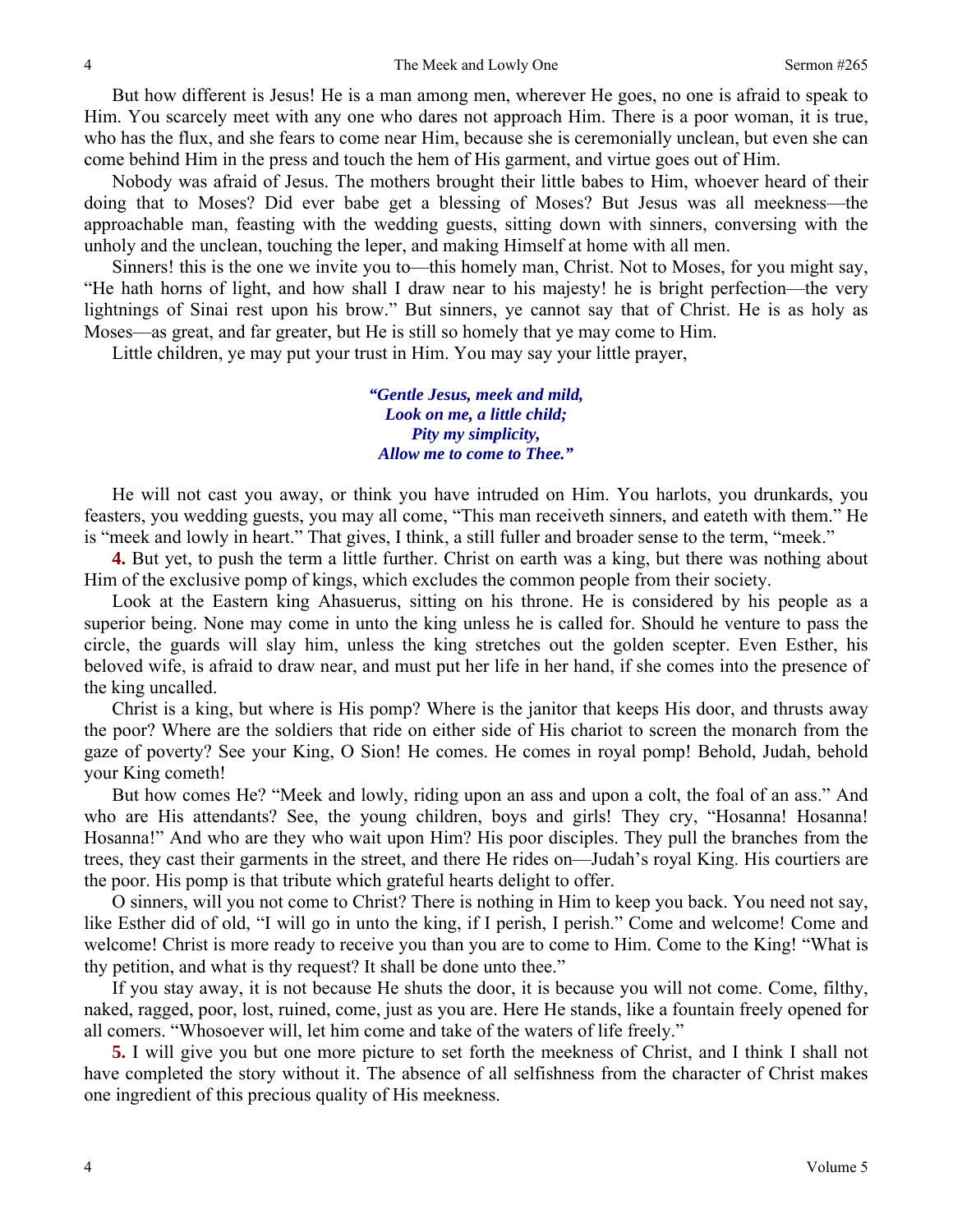### Sermon #265 The Meek and Lowly One

You remember the history of Jonah. Jonah is sent to prophecy against Nineveh, but he is selfish. He will not go for he shall get no honor by it. He does not want to go so long a journey for so small a price. He will not go. He will take a ship and go to Tarshish. He is thrown out into the sea, swallowed by a fish, and vomited by it upon dry land. He goes away to Nineveh, and not wanting courage, he goes through its streets, crying, "Yet forty days, and Nineveh shall be overthrown."

That one man's earnest cry moves the city from one end to the other. The king proclaims a fast, the people mourn in sackcloth and confess their sins. God sends them tidings of mercy, and they are spared. But what will Jonah do? Oh, tell it not, you heavens, let none hear it—that ever a prophet of God could do the like! He sits himself down, and he is angry with God. But why his anger? Because, says he, "God has not destroyed that city." If God had destroyed the city, he would have shouted over the ruins, because his reputation would have been safe, but now that the city is saved, and his own reputation for a prophet tarnished, he must needs sit down in anger.

But Christ is the very reverse of this. Sinners! Christ does thunder at you sometimes, but it is always that He may bring you to repentance. He does take Jonah's cry, and utter it far more mightily than Jonah could, He does warn you that there is a fire that never can be quenched, and a worm that dies not, but if you turn to Him, will He sit down and be angry? Oh! no, I think I see Him. There you come, poor prodigals, your father falls upon your neck and kisses you, and you are accepted, and a feast is made.

Here comes the elder brother, Jesus. What does He say? Is He angry because you are saved? Ah! no! "My Father," saith He, "my younger brothers have all come home and I love them, they shall share My honors, they shall sit upon My throne, they shall share My heaven." "Where I am, there they shall be also." I will take them into union with Myself, and as they have wasted *their* inheritance, all that I have shall be theirs forever.

Oh! come home, prodigal, there is no angry brother and no angry father. Come back, come back, my brother, my wandering brother, I invite you, for Jesus is rejoiced to receive you. Do you not see then, that the meekness of Christ is a sweet and blessed reason why we should come to Him?

**II.** The second virtue which Christ claims for Himself is LOWLINESS OF HEART.

When I looked this passage out in the original, I half wondered how it was that Christ found such a sweet word for the expression of His meaning, for the Greeks do not know much about humility, and they have not a very good word to set forth this idea of lowliness of heart. I find that if this passage stood in another connection, the word might even be interpreted "degraded, debased," for the Greeks thought that if a man were humble, he degraded himself—that if he stooped, he debased himself right out.

"Well," says Christ, "if you think so, so be it," and He takes the word. The word means, "near the ground." So is Christ's heart. We cannot be so low that He will not stoop to reach us. I would just set out the lowliness of Christ's heart in this way. Christ is "lowly in heart," that is, He is willing to receive *the poorest* sinner in the world. The Pharisee thought that the keeper of the gate of heaven would admit only the rich and not the poor.

Mark Christ's teaching. There were two came to the gate once upon a time, one was clothed in purple and fine linen, and fared sumptuously every day, he knocked, and thought that full sure he must enter, but "in hell he lift up his eyes being in torments." There came another, borne on angel's wings. It was a beggar, whose many sores the dogs had licked, and he had not so much as to knock at the gate, for the angels carried him straight away into the very center of paradise, and laid him in Abraham's bosom.

Jesus Christ is willing to receive beggars into His bosom. Kings, you know, condescend when they permit even the rich to be presented to them, and the kissing of a monarch's hand is something very wonderful indeed, but to have the kisses of *His* lips who is the King of kings, is no uncommon thing for men that are shivering in rags, or that are sick upon miserable beds, in dingy attics.

Christ is "lowly in heart," He goes with what men call the vulgar herd, He has nothing of affected royalty about Him—He has a nobler royalty than that, the royalty that is too proud to think anything of a

5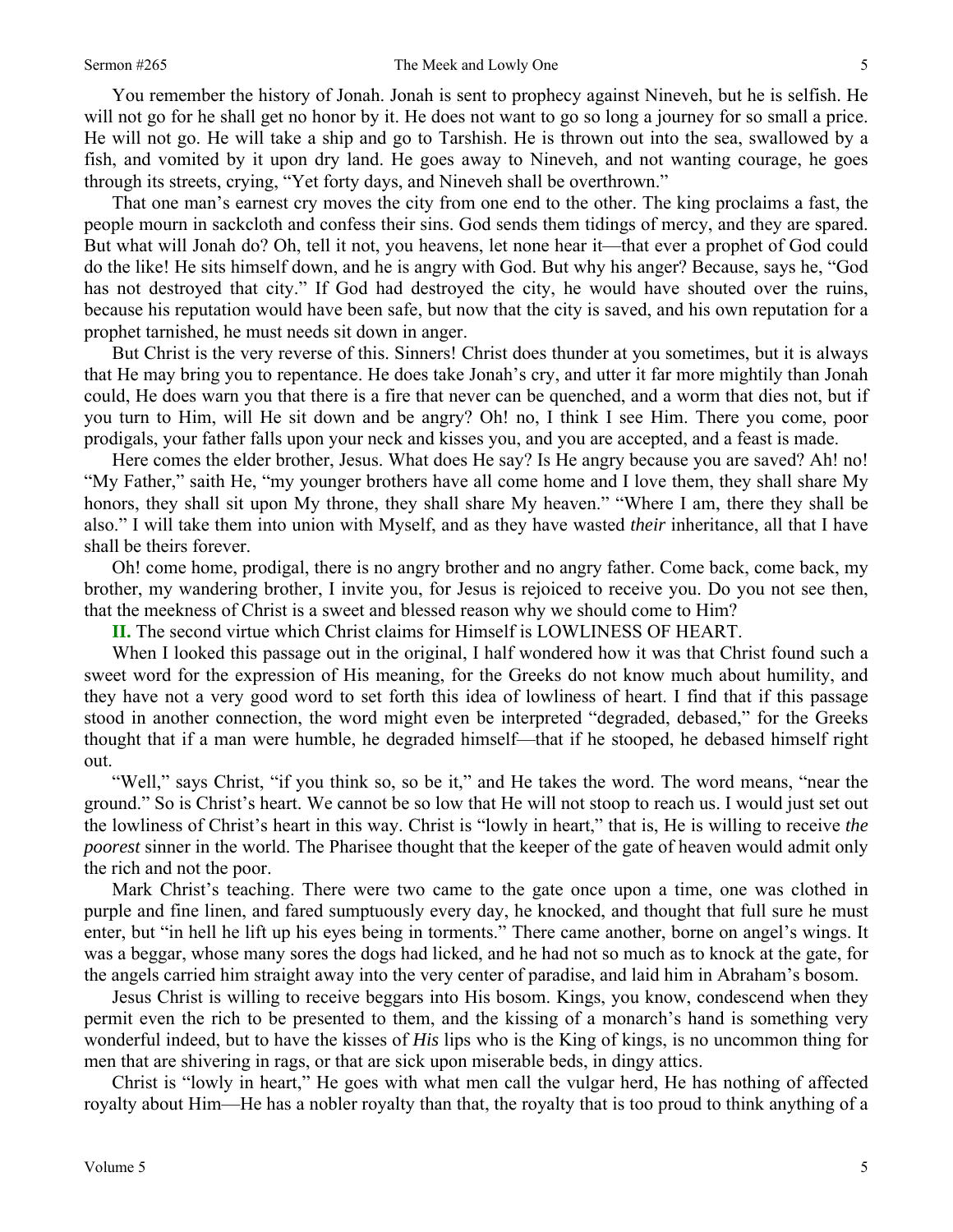stoop, that can only measure itself by its own intrinsic excellence, and not by its official standing. He receives the lowest, the meanest, the vilest, for He is "lowly in heart."

If I have among my congregation some of the poorest of the poor, let them come away to Christ, and let them not imagine that their poverty need keep them back. I am always delighted when I see a number of women here from the neighboring workhouse. I bless God that there are some in the workhouse who are willing to come, and though they have sometimes been put to a little inconvenience by so doing, yet I have known them sooner give up their dinner than give up coming to hear the Word. God bless the workhouse women, and may they be led to Christ, for He is meek and lowly in heart, and will not reject them.

I must confess also, I like to see a smock frock here and there in the midst of the congregation. Oh! what a mercy, that in the palace of the Great King there shall be found these workmen, these blouses. They shall be made partakers of the kingdom of God. He makes no difference between prince and pauper, He takes men to heaven just as readily from the workhouse as from the palace.

Further, this lowliness of heart in Christ leads Him to receive the most *ignorant* as well as the learned to Himself. I know that sometimes poor ignorant people get a notion in their heads that they cannot be saved, because they cannot read and do not know much. I have sometimes, especially in country villages, received this answer when I have been asking anything about personal religion. "Well, you know sir, I never had any learning." Oh! but you unlearned, is this a reason why you should stay away from Him who is lowly in heart?

It was said of an old Greek philosopher that he wrote over his door, "None but the learned may enter here." But Christ, on the contrary, writes over His door, "He that is simple let him turn in hither." There are many great men with long handles to their names who know little of the Gospel, while some of the poor unlettered ones spell out the whole secret, and become perfect masters in divinity.

If they had degrees who deserve them, diplomas should often be transferred, and given to those who hold the plough handle or work at the carpenter's bench, for there is often more divinity in the little finger of a ploughman than there is in the whole body of some of our modern divines. "Don't they understand divinity?" you say. Yes, in the letter of it, but as to the spirit and life of it, D.D. often means DOUBLY DESTITUTE.

The lowliness of Christ may be clearly seen in yet another point of view. He is not only willing to receive the poor and to receive the ignorant, but He is also ever ready to receive men, despite the vileness of their characters. Some teachers can stoop, and freely too, to both poor and ignorant, but they cannot stoop to the wicked. I think we have all felt a difficulty here. "However poor a man may be, or however little he knows," you say, "I don't mind talking with him and trying to do him good, but I cannot talk with a man who is a rogue or a vagabond, or with a woman who has lost her character." I know you cannot, there are a great many things Christ did which we cannot do.

We, who are the servants of Christ, have attempted to draw a line where duty has its bound. Like the domestic servant in some lordly mansion who stoops not to menial employment. We are above our work. We are so fastidious that we cannot go after the chief of sinners and the vilest of the vile. Not so, Christ. "He receives sinners and *eateth* with them." He, in the days of His flesh, became familiar with the outcasts. He sought them out that He might save them, He entered their homes, He found His way into the slums, like some diligent officer of the police, He was willing to lodge where they lodged, eat at their table, and associate with their class to find them out.

His mission was to *seek* as well as to save. Oh, see Him stand with arms wide open! Will that thief, who is justly executed for his crimes, be recognized by Him? Yes, he will. There, with His arms outstretched He hangs, the thief flies as it were to His bosom, and Jesus gives him a most blessed embrace. "Today shalt thou be with me in Paradise." Christ has received the thief with open heart and open arms too.

And there is Mary. Do you see her? She is washing the feet of Jesus. Why, she is a bad character, one of the worst women on the town. What will Christ say? Say? Why, hear how He speaks to Simon,

6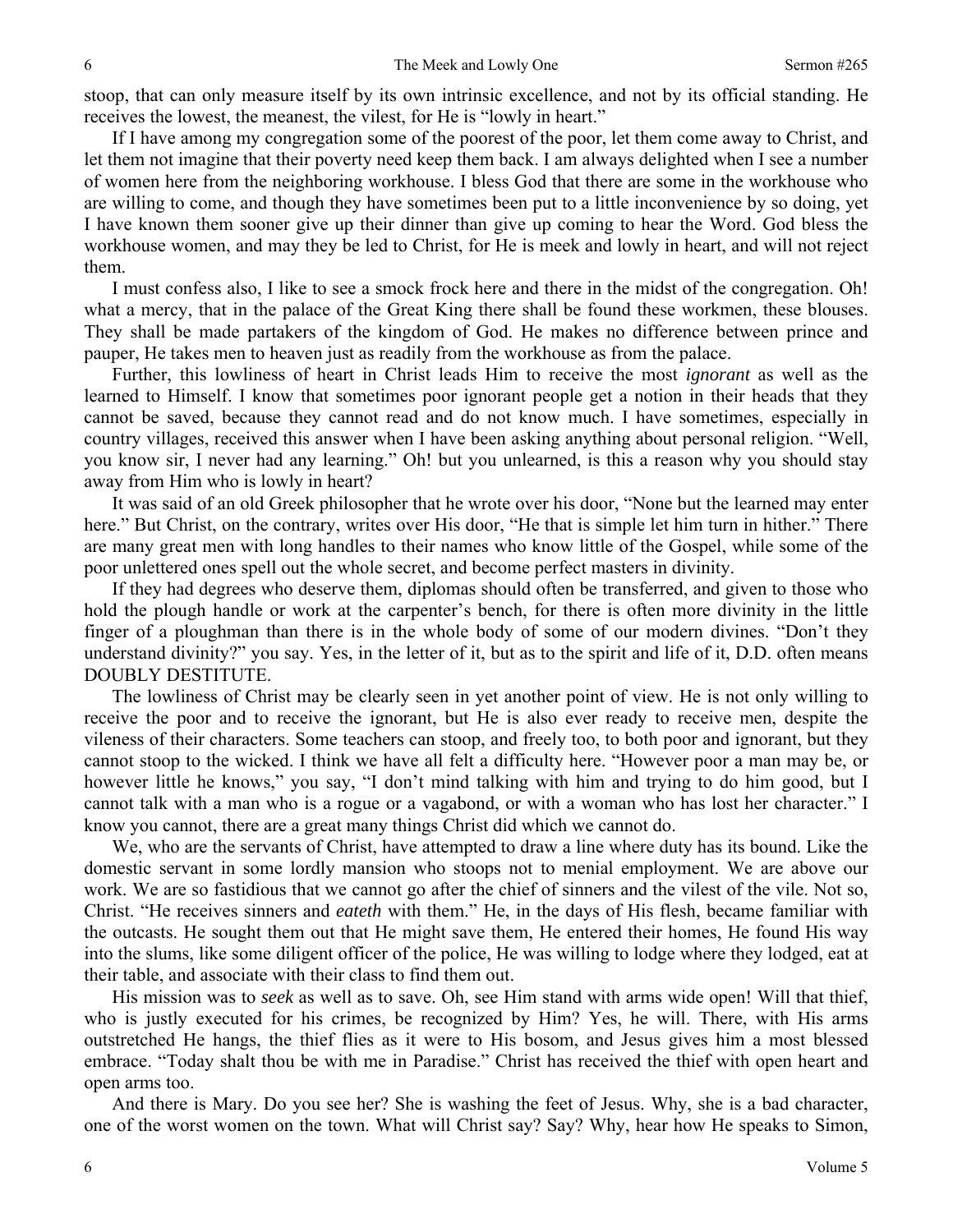the pious, reputable Pharisee. Saith He, after putting the parable concerning the two debtors, "Which of them shall love him most?"—and then he explains that this woman has had much forgiven, and therefore she loves Him much. "Thy sins, which are many, are all forgiven," saith He, and she goes her way in peace.

There are many men you and I would not demean ourselves to notice, who Christ will take to heaven at last, for He is "lowly in heart." He takes the base, the vilest, the scum, the offscouring, the filth, the garbage of the world, and out of such stuff and matter as that, He builds up a holy temple, and gathereth to Himself trophies for His honor and praise.

And further, while I speak of the lowliness of Christ's heart, I must remark another thing. Perhaps one is saying here, "Oh! sir, it is not what I have been, as to my conduct, that keeps me back from Christ, but I feel that what I am as to my nature restrains me, I am such a dolt, I shall never learn in His school. I am such a hard-hearted one, He will never melt me, and if He does save me, I shall never be worth His having." Yes, but Christ is "lowly in heart."

There are some great goldsmiths that of course can only think of preparing and polishing the choicest diamonds, but Jesus Christ polishes a common pebble, and makes a jewel of it. Goldsmiths make their precious treasures out of precious materials, Christ makes His precious things out of dross. He begins always with bad material.

The palace of our king is not made of cedar wood, as Solomon's, or if it is made of wood, certainly He has chosen the knottiest trees and the knottiest planks wherewith to build His habitation. He has taken those to be His scholars who were the greatest dunces, so amazing is the lowliness of Christ's heart. He sits down on the form with us to teach us the A, B, C of repentance, and if we are slow to learn it He begins again, and takes us through our alphabet again, and if we forget it He will often teach us our letters over again, for though He is able to teach the angels, yet He condescends to instruct babes, and as we go step by step in heavenly literature, Christ is not above teaching the elements.

He teaches not only in the University and the grammar school, where high attainments are valued, but He teaches in the day school, where the elements and first principles are to be instilled. It is He who teaches the sinner, what *sinner* means in deep conviction, and what faith means in holy assurance. It is not only He who takes us to Pisgah, and bids us view the promised land, but it is He also who takes us to Calvary, and makes us learn that simplest of all things, the sacred writing of the cross.

He, if I may use such a phrase, will not only teach us how to write the highly ornamental writing of the Eden Paradise, the richly gilded, illuminated letters of communion and fellowship, but He teaches us how to make the pot hooks amid hangers of repentance and faith.

He begins at the beginning, for He is "meek and lowly in heart." Come then, ye dolts, ye fools, come ye sinners, ye vile ones, come, ye dullest of all scholars, ye poor, ye illiterate, ye who are rejected and despised of men, come to Him who was rejected and despised as well as you. Come and welcome! Christ bids you come!

> *"Let not conscience make you linger; Nor of fitness fondly dream; All the* **fitness** *He requireth, Is to feel your need of Him: This He gives you; 'Tis His Spirit's rising beam."*

Come, poor sinners! come to a gentle Savior! and you shall never regret that you came to Him.

**III.** Having thus spoken on the two marks of our Lord's character, I propose to conclude, if God shall help me, by knocking home the nail, by driving in the wedge, and pressing upon you a conclusion from these arguments. The conclusion of the whole matter is this, since Christ is "meek and lowly in heart," sinners come to Him.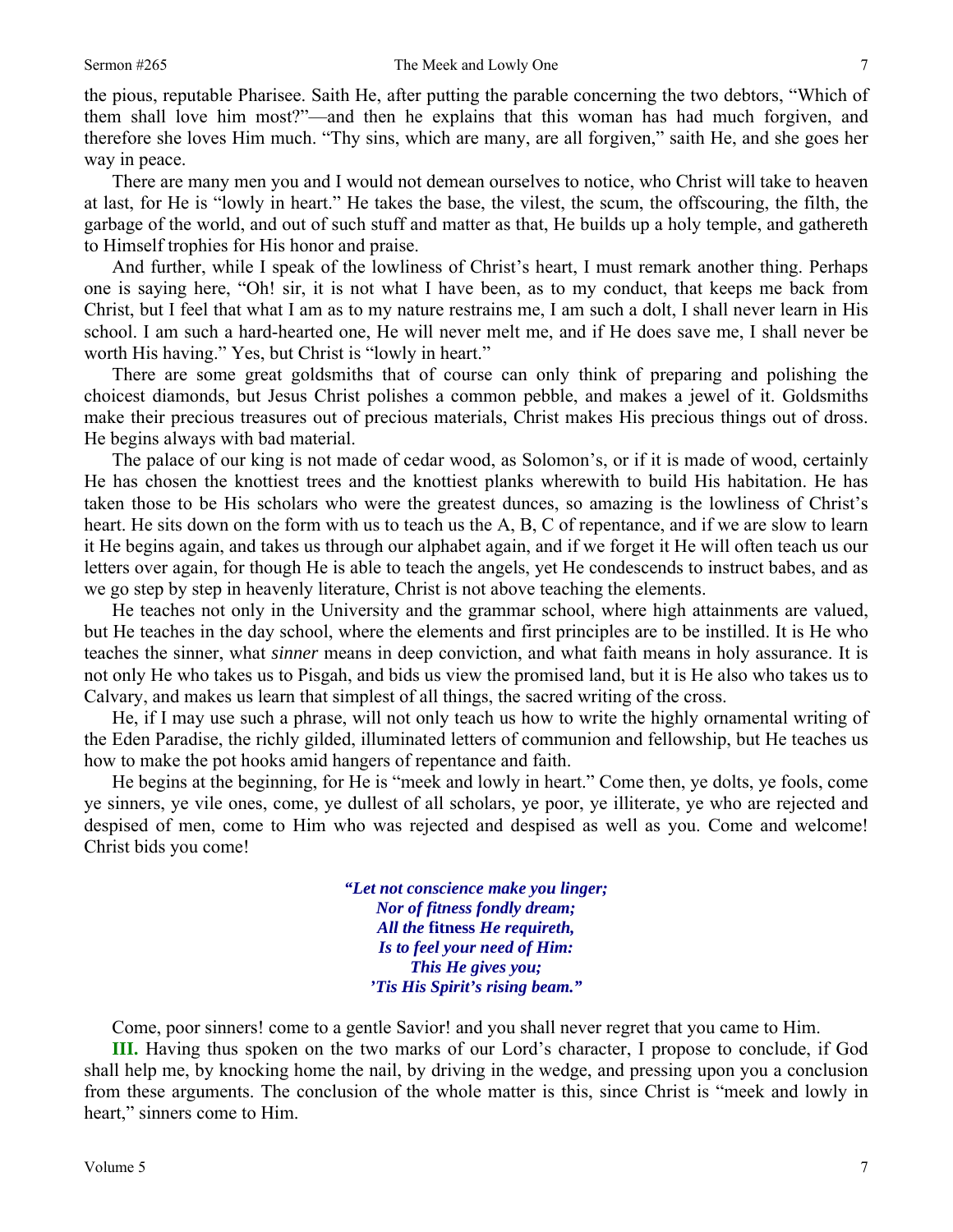Come to Him then, first, whoever you may be, for He is "meek and lowly in heart." When a man has done anything wrong, and wants a help through his difficulty, if about to employ some counsel to plead for him in a court of law, he might say, "Oh! don't engage Mr. So-and-so for me, I hear he is a very hard-hearted man, I should not like to tell him what I have done, and entrust my case in his hands. Send for Mr. So-and-so, I have heard that he is very kind and gentle, let him come and hear my case, and let him conduct the pleadings for me."

Sinner! you are sinful, but Christ is very tender-hearted. Speed your way to Christ's private chamber—your own closet of prayer. Tell Him all you have done, He will not upbraid you, confess all your sins, He will not chide you. Tell Him all your follies, He will not be angry with you. Commit your case to Him, and with a sweet smile He will say, "I have cast thy sins behind My back, thou hast come to reason with Me, I will discover to thee a matter of faith which excels all reason, 'Though thy sins be as scarlet, they shall be as wool; though they be red like crimson, they shall be whiter than snow." Come to Christ then, sinful ones, because He is "meek and lowly in heart," and He can bear with the narrative of your offenses.

"But sir, I am very timid, and I dare not go." Ah, but however timid you may be, you need not be afraid of Him. He knows your timidity, and He will meet you with a smile and say, "Fear not. Be of good cheer. Tell Me your sin, put your trust in Me, and you shall even yet rejoice to know My power to save. Come now," saith He, "come to Me at once. Linger no longer. *I* do not strive nor cry, nor cause My voice to be heard in the streets. A bruised reed I will not break, the smoking flax I will not quench, but I will bring forth judgment unto victory." Come then, ye timid ones to Christ, for He is meek and lowly in heart.

"Oh," says one, "but I am despairing, I have been so long under a sense of sin, I cannot go to Christ." Poor soul! He is so meek and lowly, that despairing though you may be, take courage now, though it be like a forlorn hope to you, yet go to Him. Say, in the words of the hymn—

> *"I'll to the gracious King approach, Whose scepter pardon gives; Perhaps He may command my touch, And then the suppliant lives.*

> > *"I can but perish if I go; I am resolved to try; For if I stay away, I know I must forever die."*

And you may add this comfortable reflection—

*"But if I die with mercy sought, When I the King have tried, This were to die (delightful thought!) As sinner never died."* 

Come to Him then, timid and despairing, for He is "meek and lowly in heart." First, He bids you confess. What a sweet confessor! Put your lip to His ear, and tell Him all. He is "meek and lowly in heart." Fear not. None of your sins can move Him to anger, if you do but confess them. If you keep them in your heart, they shall be like a slumbering volcano, and a furnace of destruction you shall find even to the uttermost by and by. But confess your sins, tell them all, He is "meek and lowly in heart." Happy confession! when we have such a confessor.

Again, He bids you trust Him, and can you not trust Him? He is "meek and lowly in heart*.*" Sinner! put confidence in Christ. There never was such a tender heart as His, never such a compassionate face.